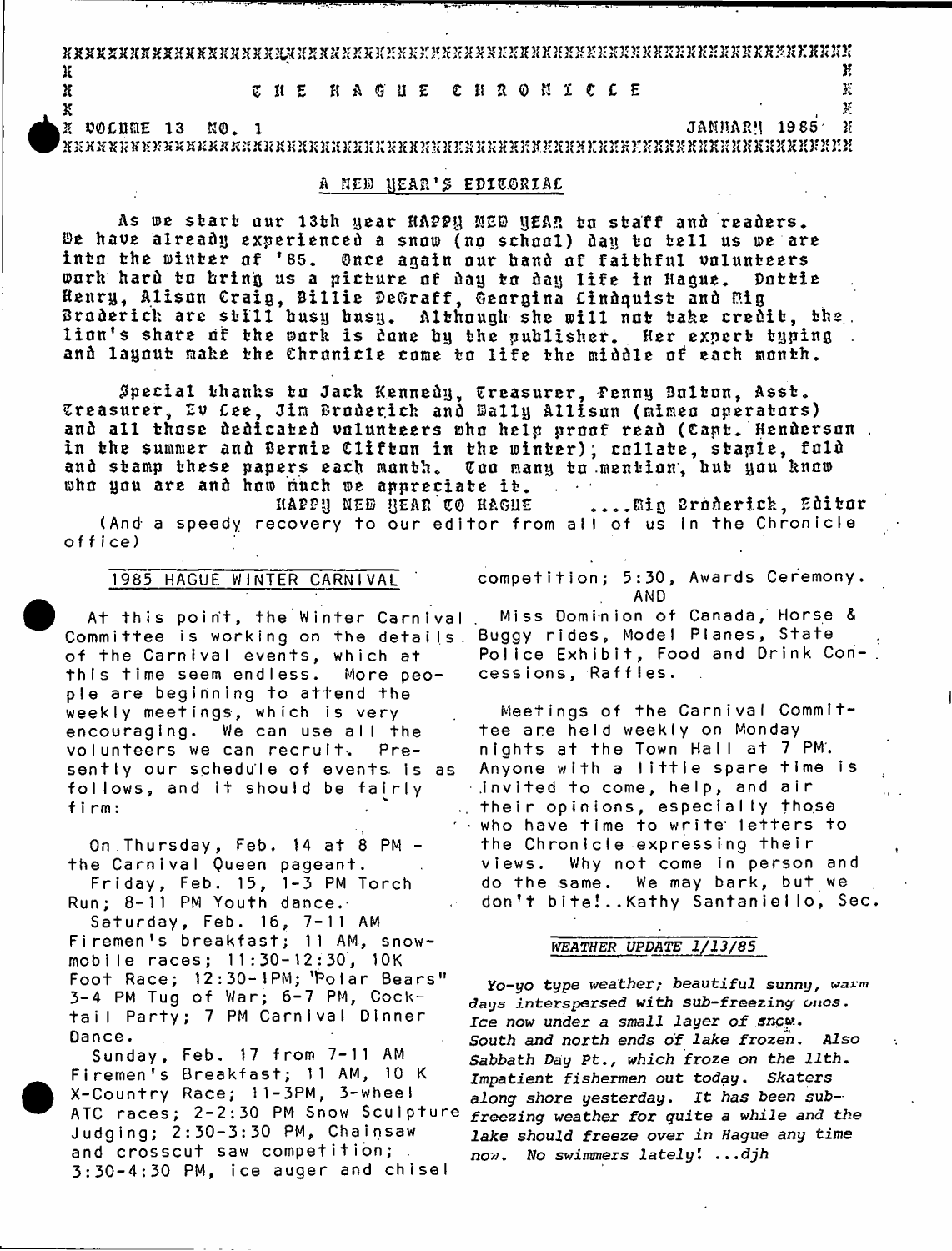**J an . 7, 1985**

! f 1 ' 1 ' ^ r + - P r l i + o r , **Hague Cliron i c I e** To Whom It May Concern:

I understand a committee has been formed to suggest new legislation **for the Lake George Basin. Further** it is my understanding that one of its proposals may be to limit the size and HP of boats using the **lake.**

To arbitrarily say that a certain **Ionyt1** <sup>1</sup> **or c e r la in horse power boat** is unsafe is totally false. I know of many cases where the socalled mini boats of only approx. 20 HP are very fast, very unsafe and mostly very loud as well.

If wake damage is a concern; an **underpowered boat operating at just about planing speed throws a** much larger wake than a high power boat going fast. The faster a boat goes the less wake it produces, and finally at wide open **t h r o t t l e produces wakes of only** approx. 3 to 6 Inches high, 1 believe there is an existing law on the books stating that an operator is always responsible for damage done by his wake. If not in effect for Lake George, it should **be.**

Reckless operation of a boat is caused strictly by the operator; and it has nothing to do with the length of the boat nor its homse**power,.**

We have two major problems on the lake. One is that what is unsafe on a holiday or weekend during the season may be SAFE during the week. This is especially true if you compare the two summer months with the other ten months of the year. Ultra high performance boats or **racing boats might.be lim ited in** speed during July and August for. example. They certainly are not dangerous in the slightest during Sept. when they have the lake for **themseIves.**

**The biggest problem is making every operator considerate for his** feliow man. Laws cannot be passed **to enforce this. If everyone** would be considerate of others we

**would not have people driving too.** close to fishermen, going fast in **small bays, running boats with** I'oud exhausts, etc.

*4*

**An e x a m p l e o f t h i s i s t h a t in t h i s a r e a we have a f a mi . l y who** drives an antique gold cup high  $\cdot$ performance boat at or after dusk **w i t h o u t l i g h t s o f any kind., , who** aiso has a smail antique hydropiane with an engine without a muffler  $\sim$ ( which is the loudest boat I have ever heard), and who also discharges a Revolutionary cannon almost daily in the summer with  $\leq$ such a large black powder charge<sup>\*</sup> . in it that it is dangerous to my customers' hearing. This is a perfect example of utter disregard<sup>1</sup> **\ o f t h e r i g h t s o f y o u r -f e I low man.**

I further understand that we. have a problem<sup>"</sup>in that the Lake **George Park patrolmen are not** peace officers and therefore cannot give anyone a ticket (they warn only). This should be cor**rected immediately with proper t r a i n i n g .**

I suggest the following: 1. Enforce existing speed laws (especially in small bays).

2. If there is no existing la.w on wake damage, pass this soon.  $\cdots$ 

**3.** Pass and enforce a law limit  $\mathbf{r}$ ing the noise level to a certain **reasonable decibel reading at 50 f t . (such as is the case with** snow vehicles).

4. Do not attempt to limit either the size nor tho horsepowerof any boat on the lake. This lake is filled with a history of high **performance boating which should not be taken away.**

5. By education and advertisement launch a drive to make others considerate of their fellow man. Let's practice the GOLDEN RULE.

**Very tru ly yours,** s/o Werner M. Stallmann, Pres.

**Werner's Marine, Inc.**

*t* **\*\*\*\*\*\*\*\*\*\*\*\*** *All the fil .a* **COWpJ J** *All the good wishes wj\_n* **novor** *replace* Help with the dishes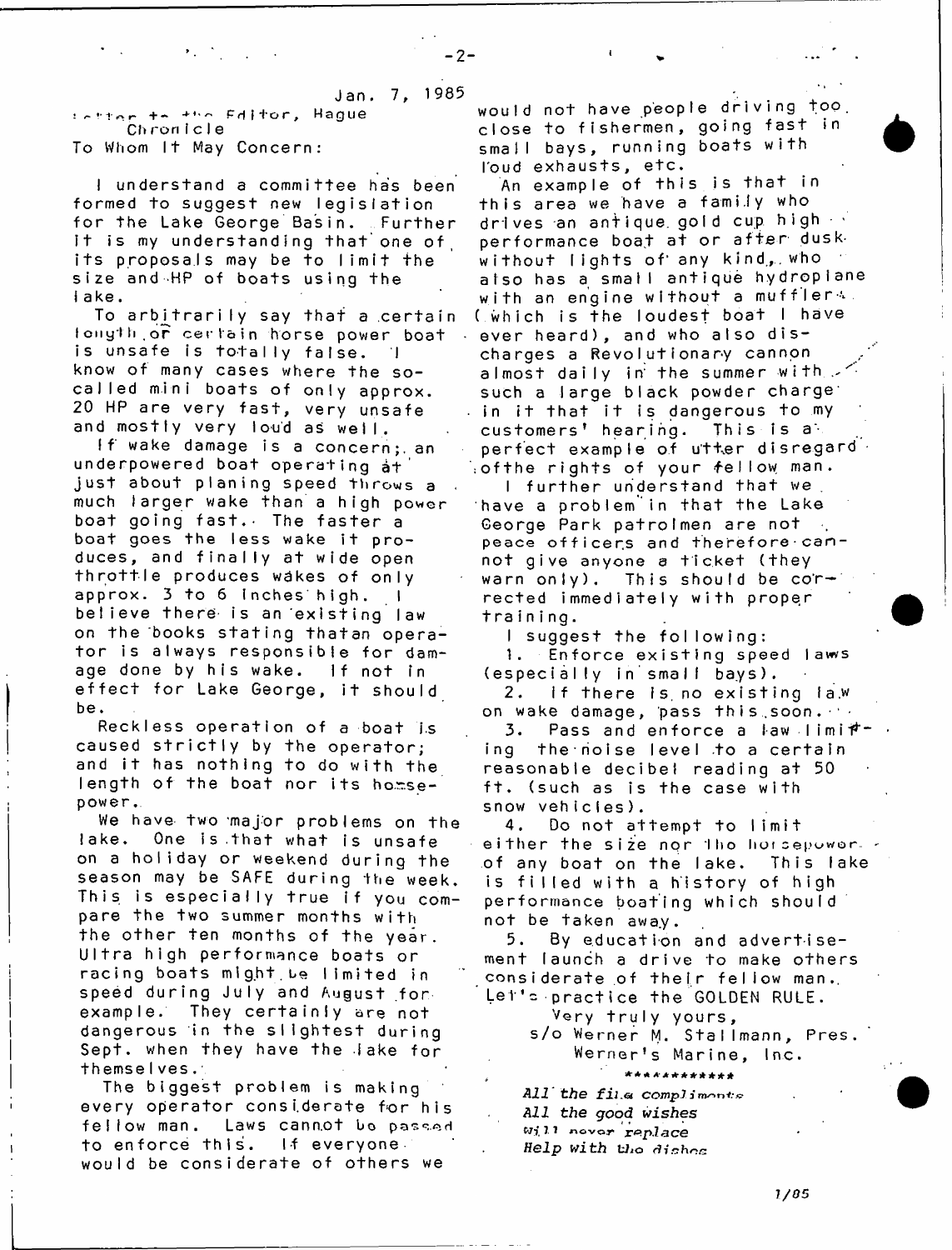## **HAGUE TOWN BOARD ORGANI ZATI ONAL MEETING, Jan.- 8, 1985 •**

- **3** -

**The following items were approved 1o r e m a i n - i he same in 19 85 as in** 1984..Official newspaper, The Glens **Falls Post Star. Bank, F ir s t'N a t i o n a l Bank of Glens F a l ls , Bolton** branch. Claims to be verified instead of certified; mileage rate, 20¢ a mile: Board of Elections, **\$55 per day; Custodian of Voting Machine, \$60 per day; Board of** Assessment Review, \$75 per day. Frank Swinton, Dog Control Officer; Mary Alice Hall, Registrar of Vital Statistics; Chairman of Assessors, Clifton Frasier; Budget Officer,  $Richard$  Bolton; Historian, Clifton -agot West; Health Officer, Dr. Michael Shuhler. One change was made. **John S i 1 v e s t r i ,- - . a t t o r n e y w i l l r e**  place Pat Carney as Town Attorney. **Highway pay rates have increased th is year: temporary help from \$4,25 to \$4.50 per hour; operators** from \$6.50 to \$6.75 per hour; main**tenance, \$5.15 to \$6.00 per hour.**

Committee assignments are as **follows:** Recreation & Promotion - Patchett

**& Cof f i n**

**Deputy Supervisor-Richard Frasier N e i g h b o r h o o d W a t c h - C o f f i n & F r a s i e r** Highway - Frasier & Braisted **B u i l d i n g & Gr ounds - B r a i s t e d & Frasier**

Planning & Zoning-Coffin & Patchett Senior Citizens - Frasier & Coffin Town Park - Braisted & Patchett

**THE FOLLOWING APPOINTMENTS WERE** MADE BY THE BOARD: Town Park Com**mission, Joan Belden; Planning Board, Evert Lindquist (7 yrs); Zoning Board of Appeals, Goofgo ton (7 y r s ); Board of Assessment (5 y r s ) , George Shoemaker. Zoning A d m in is t r a t o r has not yet been appointed for 1985.**

**THE REGULAR HAGUE TOWN BOARD** MEETING followed immediately and included the Town accomplishments **fo r 1984. Taxes have been reduced** by 9.8%; Cable TV installed: School torn down; Town Hall carpeted and

painted; new truck and sander pur**chased; resurfaced roads; warning and f l a s h i n g l i g h t i n s t a l l e d on** R<sup>+</sup>. 8; New health insurance pro**gram; Neighborhood Watch o rg a n iz e d ;** permanent Landfill hours; Land Use **Plan changes; Decentralization g r a n t r e c e i v e d ; purchased new copier; balanced Fire/Ambuianre budget; alternate year physicals** and eye exams for town employees; **exemption for senior citizens r a i s e d f r o m \$ 5 , 0 0 0 . t o \$ 6 , 0 0 0 '; successful Bass Tournament and Winter CarnIvaI.**

AIMS IN 1985 - Resolve resources **problem. U t iI iz e schooI property.**

**IN REGULAR ;BUS1NESS: 3 b i d s we r e** made for gravel and all 3 were accepted. Depending on factors, Dan Belden can make his choice. Letters read by the supervisor included letter of thanks from the **Adirondack Park Review Board for a c o n t r i b u t i o n ; B i l l B u t l e r , a new e l e c t r i c i a n in town; and two l e t t e r s from Arthu r C.halmers, Hague** resident, the first for our input on boat anchoring resolution and the second for the fine job he **feels the zoning adm inistrator is doing for the town of Hague.**

Approval by Warren County for **our decentralization program; a** report by our historian (published <code>elsewhere in this issue</code>); request  $\cdot$ from the Winter. Carnival Committee for an extra \$150 to finance the firm pageant and dance for the youth; and a letter of resignation from **Jack Binley, chairman of the Zoning'Board of Appeals. Resignation accepted.**

There will be further discussion between the attorneys for Hague and EnCon re: Boat anchoring o**r**dinance. Office of Aging award to **Hague o f \$ 1 , 7 0 6 . Nexl month may** see a vote on leasing of community and **t i on equ i pment f t om W e s t e I com** Communications of Woslpoit. for new stationery and an update **of t h e E m p l o y e e s 1 G u i d e in 1 9 85.**

**R e s o l u t i o n #1 f o r 1985 was I** 11 **ri •-» n i mo u S I y . Our mot i I ro I I s t o be up-tu t v.i by May 1 9 8 7 . . . GL**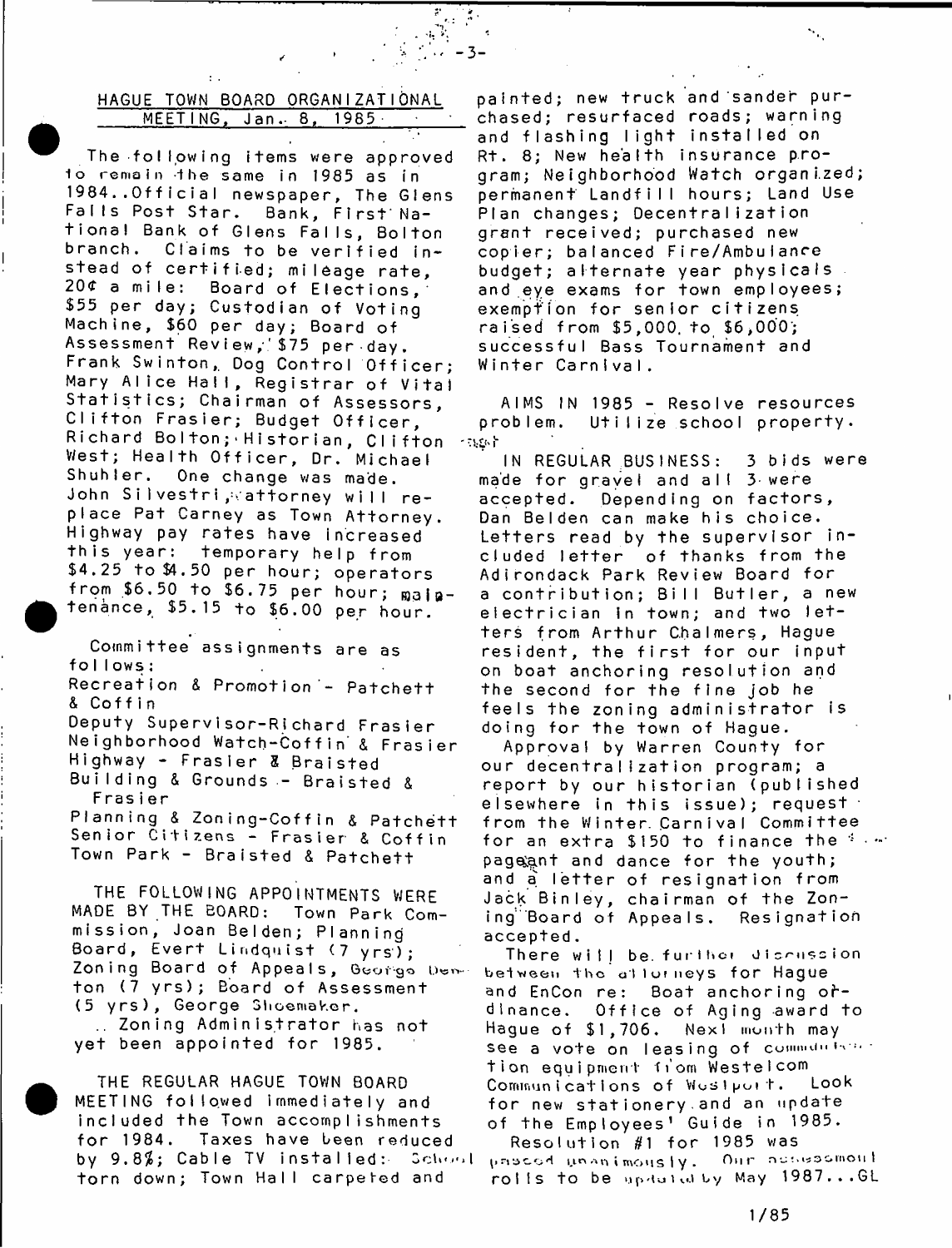# **ANNUAL REPORT OF HAGUE TOWN HISTORIAN - Year 1984**

**I completed copying, from the original book of Town meetings, 1822-1880, Th.is** was then typed for our records by Bertha **Dunsmore, a town employee, and Pamela Vogei, County Historian.**

**A very in te re s tin g record book, minutes of meetings of the Lake George Regatta Association, 1906-1920, was given to the** town by Martin Fitzgerald.

**Received from Mrs. Vila Fitzgerald a book showing salaries paid teachers in** our district schools 1856-1875. Bhows **where they taught, what terms, winter or** summer, and their names.

**i** loaned the Lake George Museum a zither patented 1894 that belonged to my mother.

**A descendant of the Lane family was here** in the summer to photograph her father's **birthplace and family tombstones. I gave** her a picture of her grandfather's birthplace as of 1865. It is still standing.

**Found and returned to the town the Hague** Book of Excise. This shows who was given permission to operate a tayern or store for a year on payment of \$5.00. Nathan**iel G arfie ld ' had a tavern in 1815 on the site of the present Beachside. His wife** Charlotte ran a store there after her **husband's death.**

Found and given the town the third book **of town meetings 1880-1925. This is a wei I bound record book. We now have our** meetings.complete back to the first one **in 1807. Very interesting to read.**

The original book of Hague genealogies **had been on loan to the Ticonderoga historian but is now on file here.** It was **researched by Gerald Keenan in 1940. in**cluded is a list of all houses then stand**ing and their owners over the years.**

Found and returned to the Town Hall the original book of town roads as laid out by the overseers of highways as far back as **1815. Very few of these can be traced now as they are described in surveyors' terms** and landmarks then existing.

The Historian was fortunate in having a **number of pictu res and re la te d m aterials to send to the children of the former Ida Whitford of Silver Bay. These were used to make a scrapbook on the occasion of the lady's 50th anniversary.**

Ail last winter the Historian was work**ing on the updating of our 1wo comeh»rtos. from burial permits.**

The Ticonderoga Historian cave me.a listing of burials in Valley View Cemetery. This was taken in 1920 so it needs **much work to update i t .**

Thanks to Pam Vogel, County Historian I had a ride to the fall meeting of the  $\sqrt{ }$ **Upper Hudson Historical Federation at** S.i Iver Bay.

**In a family trunk I found several old** pictures of Ticonderoga and Brattleboro, VT. I sent these to historians in their **respective towns.**

A descendant of Jabez Patch In, who once **lived at Sabbath Day Pt., wrote asking for** data on his ancestors. Jabez' father was **a Revolutionary War veteran and .is buried in a local cemetery. Jabez' first wife** was a Garfield. I have a book on that family sent to me by descendants in Ari**zona. Big and Little Jabez Ponds were named by this Patch in.**

**A local woman gave the town a copy of the county atlas of 1875. This is in very good condition.**

**Have a Happy New Year Clifton West, Historian**

Ed: The above was the only year end report read by the supervisor at the Jan. **organization al meeting of the Town Board.** CLIFTON WEST, historian, should be commended for all the time and effort he has **put into researching the records, for Hague's fu ture...dh**

**CHRISTMAS IN THE SOUTHWEST**

We received the following letter from **Peg and Ed Hi nek, summer residents of SiIver Bay: %'**

"It has been snowing steadily for two days and the top of our patio wall has about a foot and a half of snow. I wish **you could a l i share the beauty of our adobe houses with snow outlining each level. Aiso, our plaza downtown is bathed in the soft light of hundreds of 'farolitos', outlining each level. Farolitos are candles burning inside paper bags half full of sand. They are to liglif the path of the Christ Child in His travels throughout the town.**

**Come to Santa Fe.'I"**

#### **a\*\*##\*####\*#\*####\*\*\*#\***

*All g o v c r n m o n t p r o g r a m s have three* **thfnya** in common; a boginning, a middle and no *end.***..***.Wall St.* **Journal**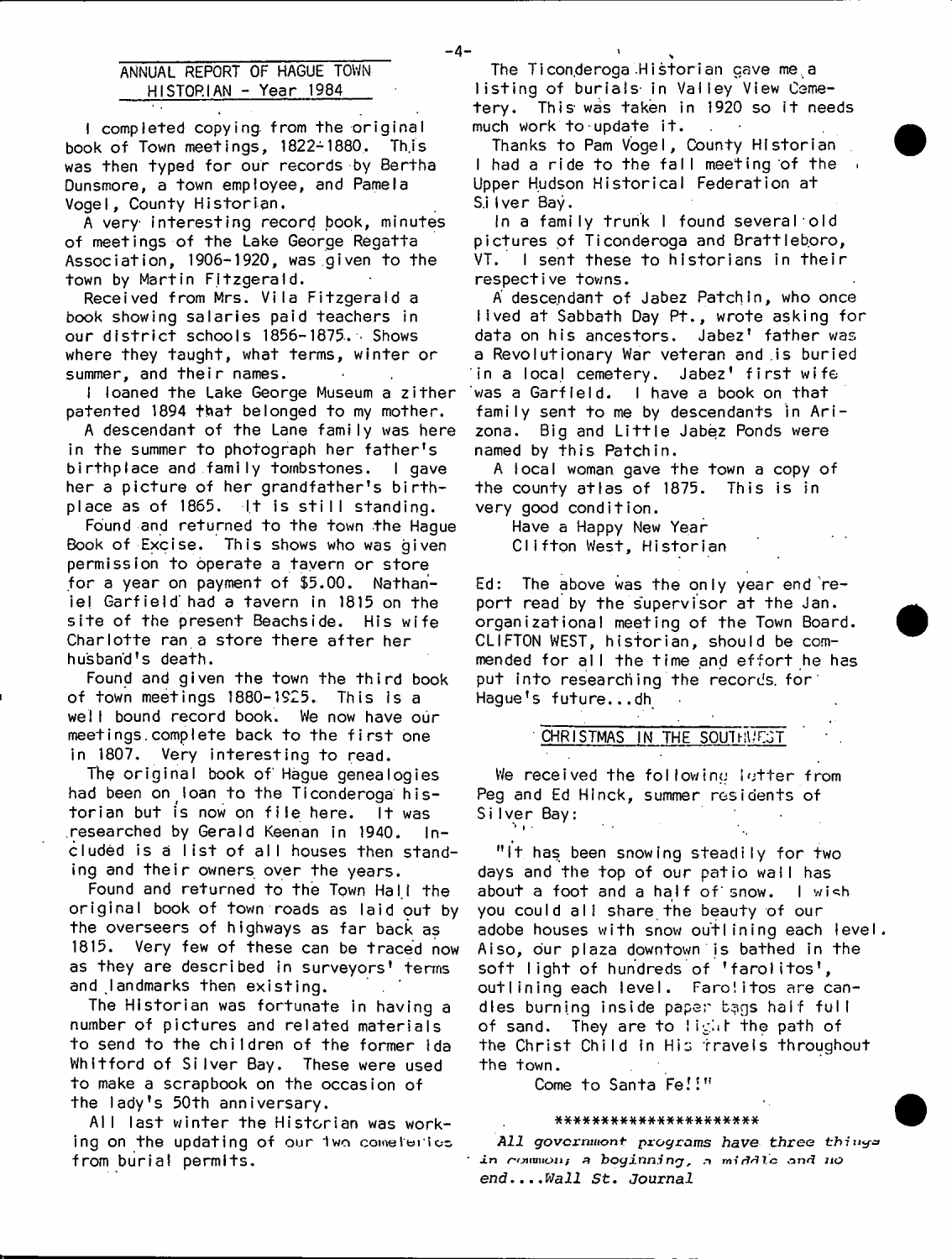$\mathcal{L} \rightarrow \mathcal{L}$ 

**i ^ i n « r of Teen-Agers:**

**be an i**nternational hostess to Miss the first boat in 1985 in our lake Canada and contribute to good re**lations with our neighbors to the** North, shows real confidence in our own girls. They deserve it and will justify our trust.

A good investment, you could say, **for our queen, her court, our** town and even our country.

In our own small way, we are **helpin g President. Reagan and Prime M in is te r Mulroney keep things** friendly...A Proud Resident

Ed.: The above refers to a letter written to The Hague Chronicle for **i t s December iooue. The Hague** Chronicle welcomes comments<sup>trom</sup> its readers. We will not publish anonymous letters but will withhold signatures upon request. **The views expressed are the views of the writer.** *Cost and* . v, ,v." -7 ... . ■ 化学的 经经济  $\sim 10$ 

# **YOUTH GOVERNMENT AND SILVER RAV**

The Silver Bay Association on Dec. 7, 1984 hosted the first annual New York State Youth and **Government Issues Conference for** the students in District III. 48 **young men and women participated** in six different issues which they **s e le cted . Out of the 25 students from.the Ticonderoga High School,** 6 were Hague residents. Take time **to congratulate Stephanie F itz g e ra ld , Cheryl Cobb, Bridget McDonald, Toni Cole, Lisa v.cffin** and Stephen Young on their fina **job.**

**The students will be meeting a t S i l v e r Bay on F e b r u a r y 1, 19R5 for th e ir Pre-Leg Training Con**ference to train them for the **March 1 5 - 1 7 , 1985 Albany Model Government Conference.**

**...Ami Busick, Student Reporter**

# **V I EWPO I NT. JANUARY 1 0 . ' 1 9 8 5 . . HAGUE, NY**

**Dea r -Si r:**

- **5** -

<sup>Giving</sup> our Snow Queen a chance to will be interested in knowing that **As Fr i en ds Po i n t H i s t o r i a n , you** George area was sighted today at 1:15 PM circling Waltonian Islands. **From the shore, natives observed** it to be a tan rowboat propelled. by two oars, one yellow, the other green, in the purple hands of a red faced sailor, age obscured by dis**tance. At hast sighting from the** observers<sup>'</sup> shore, the courageous craft was. seen heading north after breaking through ice barriers in **the water o ff Lenni Lenape Island. For your historical records.: water te m p e r a t u r e was 34 de gr ee s , a i r** was 9 degrees, wind 16 knots. Unfortunately, the observers were **too coId to watch the boat out of** sight so cannot report on a safe **arrival to its destination. . . . Obse rve t**

## **SPORTS OUTLOOK**

**Year looks promising for The New**  $\mathcal{L}$ al**l th**ree of Ticonderoga's boys basketball teams. On <u>Jan. 5th the</u> **JV and V a r s i t y t e s t e d F r e s h m e n , trioir skills against Moriah's best and WON\* Ami B u s i c k**

#### **GIRL SCOUT COOKIE TIME**

Girl Scouts and Brownies are sel**ling cooki.es January 11-27. If you wish to order c oo k ie s , please** call 543-6060, 543-6402 or 543-8818. This is the only fund hatsor for Girl Scouts, so when one of the **Girl Scouts or Brownies calls on you, p l e a s e be ge ne ro u s. ( N o t e :** They freeze well!)

# VETERANS PROPERTY TAX EXEMPTIONS

For veterans who have served during a war in a combat zone - see **your** VA **ro.^ r go e n** '1 **a f » v g any T h u r s ~** day in the Town Hall for informa**t i o n on t h e new law g o v e r n i n g property tax exemptions.-.**

HAVE YOU READ YOUR CHRONICLE MATLING LAREL LATELY?

**1/85**

٠ţ ٠,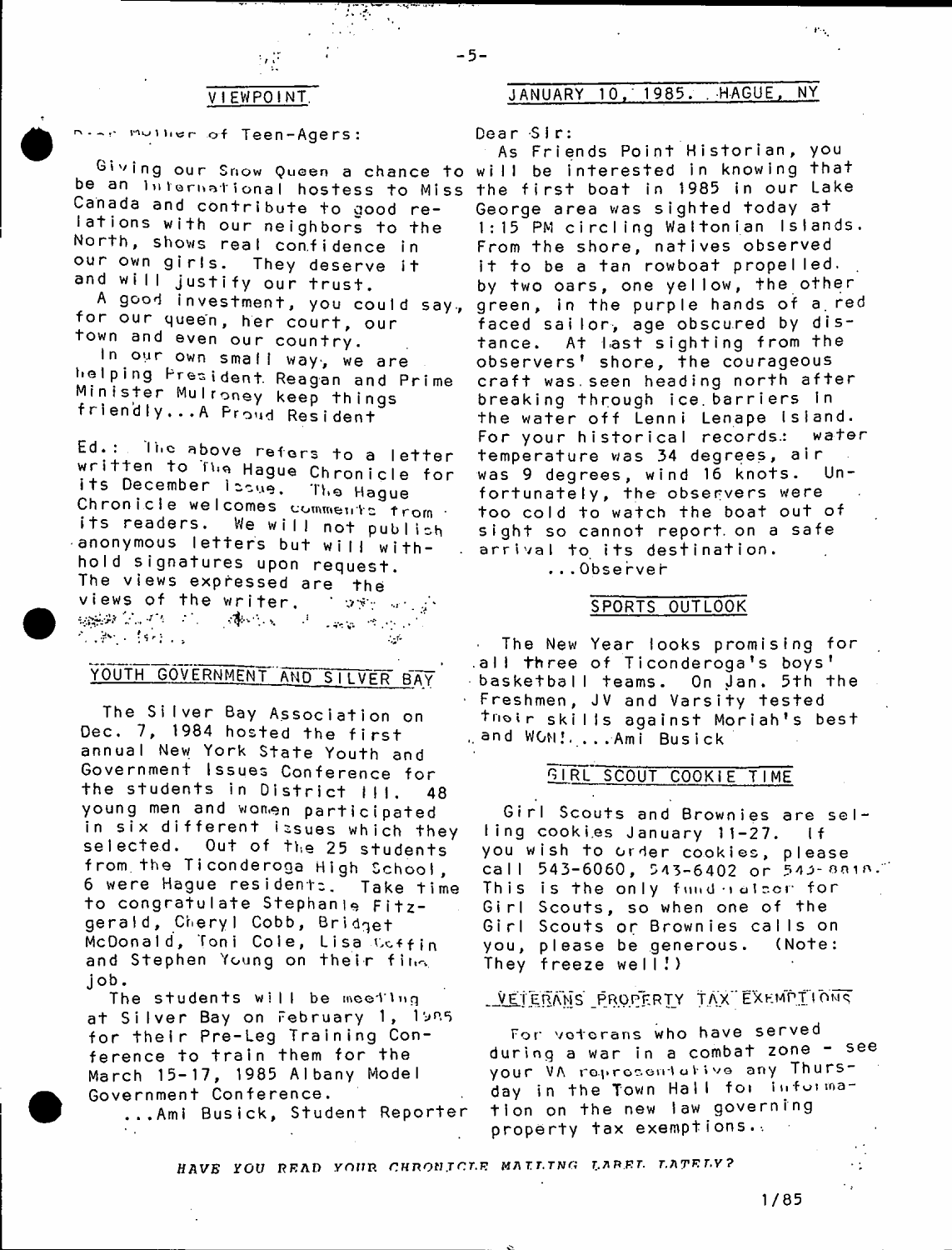$\mathcal{F}^{\mathcal{F}}$  ,  $\mathcal{F}^{\mathcal{F}}$ Two public hearings were held on-.. **m i n o r s u b d i v i s i o n s pr opos e d by Edna arid Ri chard. -Fras i'er and .John** K. and Florence Carney. No ob**j e c t i o n s we re heard" on'either subd iv is io n and -both proposed subd iv is io n s comply with'all of** Haque's subdivision regulations. At the regular meeting, immediate**ly fo llo w in g t he public hearings,** both subdivisions were unanimously approved by the Board.

Kenneth Gibbs, contractor, submitted the plans for a septic system on the Pucek property and requested that the stop work order be Ilftod.! The Board con**curred that before the stop work order is lifted, the applicant must o b t a i n a building permit, an a p p r o ve d s e p t i c p e r m i t and Mr. Pucek must pay the \$50.00** fine levied upon him on Sept. 1, 1983 for violation of zoning regu**lations.**

Jay M. Reynolds asked the Board for advice as to the best way to **subdivide his Indian Kettles property. His proposed lot would** have 200' of lake shore (minimum **lake shore is 100'), but would** be 21/100<sup>th</sup> of an acre short pf **the req u ired 1.1 acre minimum.** Mr. Reynolds said that when the State of NY widened Rt. 9N he **.lost acreage. The Board advised** him to either seek a variance or **contact D.O.T. to have some of his former land deeded back to him.**

**Mrs. Dorothy Henry advised the** Board that she is subdividing her **land into three parcels, utilizing Section 8.020 of Article 8, ( g i f t s , ^ d e v i s e s & i n h e r i t a n c e s . )**

**Tim C o s t e l lo , Planning Board member and Warren County Building Inspector, informed the Board that** a Demolition Permit is required **p r i o r to the removal of any structure.**

#### **ft\*\*\*\*#\*\*)!'\*\*\*\*\*\*#**

**Fercuburp** *(per' kyu berp)* **-** *the final gasp* **a** *coffee percolator makes to , alert you it is ready*.  $\sim 10^{11}$  km s  $^{-1}$ *. .'from Smiglets by Rick Hall & friends*

٠.

 $\mathcal{L}_\bullet$ 

 $\mu \ll \tau$ 

 $2.8\%$ 

 $\sim 10^{-1}$   $\mu$ 

 $\sim 10^{-1}$ 

一个 动作

# **PLANNING BOARD 1/3/85 ZONING BOARD OF APPEALS - 12/28/64**

**A n o n - c o n f o r m i n g deck f o r Dan** Belden's home was approved**.** It has been sent to APA for their **app r o v a I .**

The Board disapproved 27 feet of the fence erected on the Van Voor**his property, the portion of fence which is in violation of the town** code. This portion must be re**moved .**

A hearing on the Dr. Burford property variances will be held on January 24 at 7:30 PM. Regular meeting to convene at 7:00 PM.

**NEW SEAT BELT LAW**

New York State has passed a law effective January 1, 1985 that re**q u i r e s t h e use o f a s e a t belt for d riv e rs and passengers t r a v e l i n g** New York roads. The fine for nonconformance of this law is \$50.00.

#### **#\*\*\*\*#\*####\*##\*####\*\*#\***

**The key word in NEW YEAR'S RESOLUTION, of course, is resolution. . .the firm resolve** to rid one's seif of a habit and replace it with a good one. **The philosophers always have known this in every era, in'every society, in every religion. For modern man, perhaps no one has said it better than William** James in his essays on habit and on psychology: "The hell to be endured here**a f t e r , of which theology te l Is is no** worse than the hell we make for ourselves in this world by habitually fash**ioning our characters in the wrong way." And, "nothing so-fatiguing as the eter**nal hanging on of an uncompleted task." **Or, "There is no more miserable human being than the one in whom nothing is habitual but indecision." William James** also urged that we exercise the **"**faculty of effort" every day. Thus, whalever **one's resolution— to give up smoking; to be kind; to be on time; to do one's work weiI (schooi-wock, off** ice-work, **housework , volunteer work) to do or to be any o f ihe many things we resolve to do or to be in the new year requires the daily** effort of making that resolve, renowing **i t** — a n d s V i i m j l u i f - c v c i /,dcr/.,- **. BDeG**

 $1/85$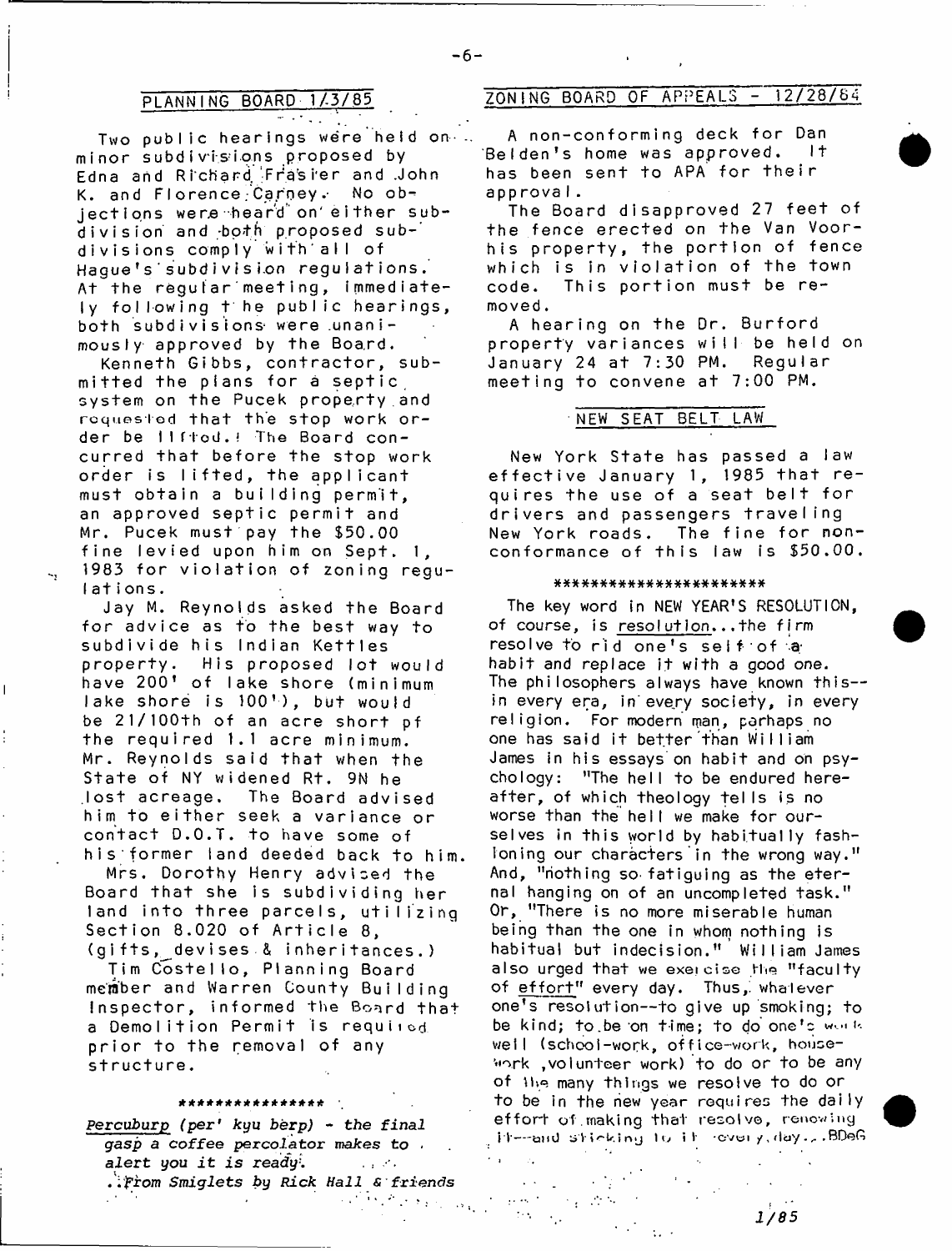## **SOUNDINGS**

- **BORN A son, Thomas Rob, to Mr. & M r s . Rob G e y e r on December 11 198.4. Grandparents are Mr. & Mrs. Howard Geyer of Hague and D e l ma r , NY.**
- BORN A daughter, Heather Michele **to Darryl and Rose Seerup on**
- **December 18 in Illinois. Heather**
- **Is the granddaughter of Adra**
- **Seerup of Silver Bay.**
- **MARRIED Teresa Lynn Russell, daughter of Mrs. Grace Russell,** Ticonderoga, to Jay Paff, son
- **of Mrs. Helen Frasier of Hague,**
- on December 29, 1984 at the Hague Baptist Church.

**\*\*\*\*.\*\*\*\*\*\*\***

- DIED Weymer H. Waitt, Jr. of Sabbath Day Pt. and Newtown, CT **on Decembe r •11, 1984 in Newtown. Surviving are his wife Jane and four children.**
- **DIED Miriam Wa I l a c e , ' wi dow o f** William D. Wallace at her home **in Camillus, NY on December 18.** Mrs. Wallace was a member of **long standing of The Northern Lake George Yacht Club.'**
- **DIED William J, Taylor, 98, grandfather of Michael Coffin, Hague, in Moses Ludington Hospit a l on J an ua ry 4.**

**; \* \* \* \* \* \* \* \* \* \* \* \* \* \* \* \* \* \* \* \* \* \* \* \* \* \***

- STEPHEN YOUNG, Sabbath Day Pt. was omitted from the Ti High **School's Honors list last month. We a p o l o g i z e !**
- **FRANCIS and DENISE WATERS enter**tained with their music at a New Year's Eve party at Lord **Howe Estates.**

**PETER McKEE, a native of Hague, wi I I p e r f o r m as a s t r o l I i ng accordionist at the Lake George Opera Company's fund raiser** "Night at La Scala" cocktail **pa r t y .**

HARVEY CHALMERS, son of Mr. & Mrs. **Arthur Chalmers, Friends Point,** has received a master's degree In electrical engineering from **the University of Wisconsin.**

# **ANOTHER CONTEST FOR OUR READERS**

**Last year about this time some of you were able to dissipate the** winter ho-hums by entering our slogan contest. You came up **with some great ideas and the w i n n e r , as you know was HAGUE OF**  $MY \times W$ . A few bumper stickers have appeared and a T<sup>a</sup> shirt, with<br>the winning slogan. Maybe by sumthe winning slogan. mer it may catch on even more.

Now that we are beginning our 13th year of publication it is high time that we have a masthead for our paper. We are counting on you, our readers, to come up **with something appropriate for this, y o u- r p a p e r .**

**Measurements must not exceed**  $7$  in,  $x$   $1 - 3/4$  in, which are ap**proximately the present measurements used.'**

**Wouldn't it be exciting to see** your art work on The Hague Chron**icle each month?**

**A l l e n t r i e s shou I d. be ma i l ed t o** The Hague Chronicle, Box 569, **Ha g u e , NY ,12836. Deadline - Mar. 30, 1985....djh** 

### **AMERICAN LEGION**

**Regular meeting of Hague Post 1538, American Legion, will be held at the Legion home on Wed.** Feb. 6 at 7:30 PM. Regular business to be conducted, plus planning for spring and summer acti-.. **v i t i es .**

The party tentatively schoduled for late January has been postponed until a later date and will be re-scheduled. Due to a resur**gence of patriotism, Post 1538 is planning to again resume the sale of American flags i n the near f u t u r e , so i f you are about to purchase one, watch for our announcement...B. Clifton**

- **7** -